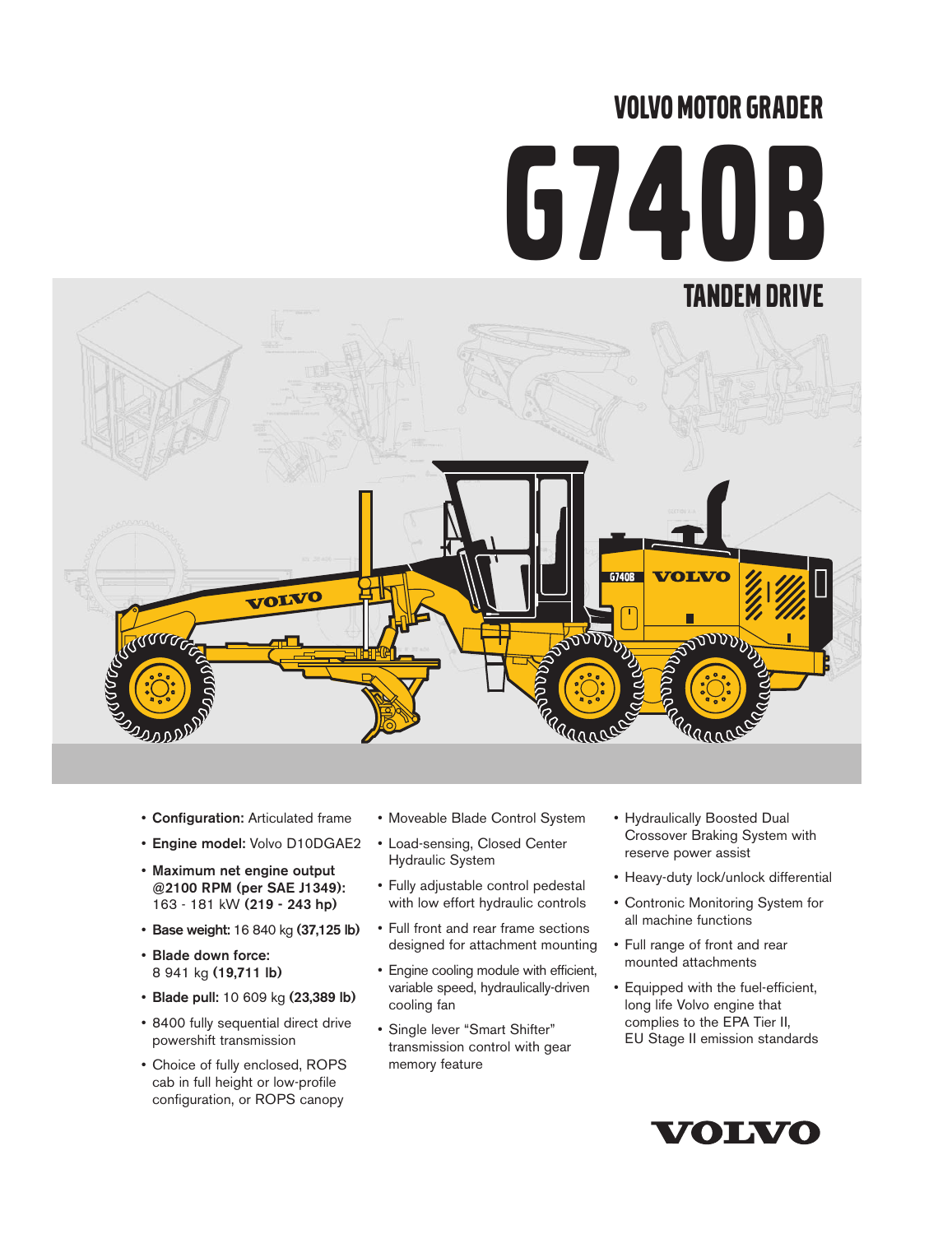

# OPERATING WEIGHT **TRANSMISSION**

Weights shown include full cab with ROPS, all operating fluids and operator.

#### Base

#### Typically equipped operating weight:

| includes 17.5 x 25, 12 PR, G-2 tires on 356 mm (4") rims and  |  |
|---------------------------------------------------------------|--|
| 4 267 x 737 x 25 mm (14' x 29" x 1") moldboard and scarifier. |  |
|                                                               |  |
| Maximum combined capacity 23 043 kg (50,800 lb)               |  |
| Maximum weight - front 7 575 kg (16,700 lb)                   |  |
| Maximum weight - rear. 15 468 kg (34,100 lb)                  |  |

Weight adjustments for various options are listed at the rear of the brochure.

Note that adding weight and attachments to the base grader may necessitate a tire upgrade since the maximum weight capacity of the tire may be exceeded.



# **PRODUCTIVITY**

Blade pull at base weight (no wheel slip, 0.9 traction co-efficient) . . . . . . . . . . . . . . . . . . . . . . . . . . 10 609 kg (23,389 lb) Blade down force

• cutting capability (ISO 7134) . . . . . . . . . . . 8 941 kg (19,711 lb) Blade down force is the maximum downward force which may be applied at the cutting edge.



# ENGINE DATA TANDEMS

G740B

|                                                              | Type  4 Cycle, Turbocharged, Aftercooled                               |
|--------------------------------------------------------------|------------------------------------------------------------------------|
|                                                              |                                                                        |
|                                                              | Bore & stroke 121 x 140 mm (4.76" x 5.51")                             |
|                                                              |                                                                        |
| Maximum net engine output @ 2100 RPM                         |                                                                        |
|                                                              | (per SAE J1349)  163-181 kW (219-243 hp)                               |
| Rated gross brake horsepower @ 2100 RPM                      |                                                                        |
|                                                              | • Gears forward 1, 2 and Reverse 1 $\dots$ 168 kW (225 hp)             |
|                                                              | • Gears forward 3-8 and Reverse 2-4  186 kW (249 hp)                   |
| Rated net brake horsepower @ 2100 RPM                        |                                                                        |
|                                                              | • Gears forward 1, 2 and Reverse 1  163 kW (219 hp)                    |
|                                                              | Torque @ 1000 RPM  1 135 N.m (837 lb.ft)                               |
|                                                              |                                                                        |
|                                                              | • Gears forward 3-8 and Reverse 2-4 181 kW (243 hp)                    |
|                                                              | Torque @ 1100 RPM  1 145 N.m (846 lb.ft)                               |
|                                                              |                                                                        |
| Performance: Rated net brake horsepower SAE standard         |                                                                        |
| J1349/ISO 3046-2 conditions with water pump, lubricating oil |                                                                        |
|                                                              | pump, fuel system, air cleaner, muffler, alternator and cooling fan.   |
|                                                              | Engine complies to EPA Tier II, EU Stage II exhaust emission standard. |

Engine cooling system designed with singular cooler installations, and utilizes a highly efficient, variable speed, hydraulically-driven cooling fan.

Engine equipped with a two stage, dual element, dry type air cleaner with exhaust aspirator and service indicator. 24 volt starting and electrical system with 1920 watt (80 amp) brushless alternator with internal voltage regulator. Two heavy-duty, 12 volt maintenance free batteries with 950 cold cranking amps (CCA) and 160 minutes reserve capacity per battery. 1300 CCA batteries available. System includes battery disconnect.



Make/Model . . . . . . . . . . . . . . . . . . . . . . . . . . . . . . . . . . . Volvo 8400

Fully sequential, direct drive, powershift transmission. Engine cannot be started if transmission is in gear. Single lever "Smart Shifter" electronic transmission controller provides self-diagnostics. The flywheel mounted, multi-disc master clutch is oil-cooled and lubricated for long life.

Ground speeds at 2100 RPM with standard tires:

| Forward                                                | Reverse                                           |
|--------------------------------------------------------|---------------------------------------------------|
| Gearskm/hmm                                            | Gears  km/h mph                                   |
| $1 \ldots \ldots \ldots 4, 2 \ldots \ldots \ldots 2.6$ | $1. \ldots \ldots 4,2 \ldots \ldots 2.6$          |
| $2.\dots \dots .5,9 \dots \dots .3.7$                  |                                                   |
| $3 \ldots 8, 2 \ldots 5.1$                             | $2.\dots\dots\dots8,2\dots\dots.5.1$              |
| 4. 11,4 7.1                                            |                                                   |
| 5. 16,1 10.1                                           | $3 \ldots \ldots \ldots 16, 1 \ldots \ldots 10.1$ |
| 6. 22,7 14.1                                           |                                                   |
| $7. \ldots \ldots 31.4 \ldots \ldots 19.5$             | $4 \ldots \ldots 31.4 \ldots 19.5$                |
| $8. \ldots \ldots 43.8 \ldots \ldots 27.2$             |                                                   |
|                                                        |                                                   |

Transmission guard is standard equipment and is hinged for easy access.

Perma Lube U joints on the input/output drive shafts.

# DIFFERENTIAL / FINAL DRIVE

Make/Model. . . . . . . . . . . . . . . . . . . . . . . . . . . . . . . . . . . Volvo SR40

Single reduction final drive with an operator controlled lock/unlock differential. Rear axles are induction hardened, supported on double row spherical roller bearings.



 $M$ 

Robotically welded, tandem case with internal gusseting for maximum torsional strength. Field proven split ring/flanged sleeve tandem mounting and 25 mm (1") thick inner wall resists flexing from side loading during severe applications.

| Thickness • inner wall $\ldots \ldots \ldots \ldots \ldots \ldots \ldots \ldots$ 25 mm (1.00") |
|------------------------------------------------------------------------------------------------|
| • outer wall $\ldots, \ldots, \ldots, \ldots, \ldots, 19$ mm $(0.75")$                         |
|                                                                                                |
| Drive chain pitch51 mm (2.00")                                                                 |
|                                                                                                |
|                                                                                                |

# ENGINE PERFORMANCE CURVE

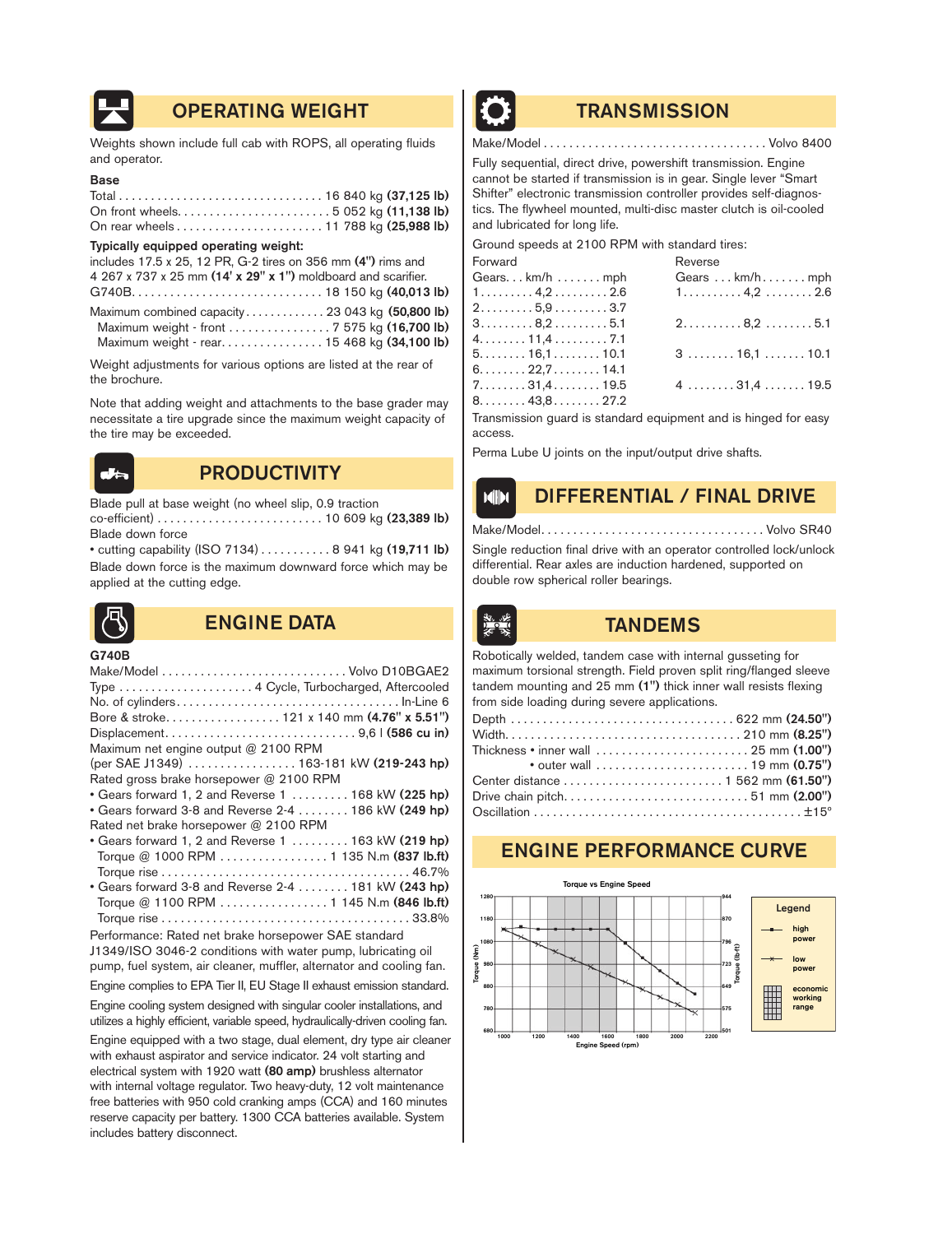



# BRAKES

#### Service Brakes: Foot operated

Fade resistant, hydraulically actuated, wet multiple disc service brakes located at the four tandem drive wheels are self-adjusting, fully sealed and maintenance free. System features crossover dual braking circuits for uniform braking on both sides of the grader. Includes reserve power assist and operator warning system (visual and audible).

#### Parking Brake

Spring applied hydraulic release independent, disc-type parking brake on transmission output shaft and effective on all four tandem drive wheels. Includes visual and audible operator warning system for parking brake on, transmission in gear condition. Transmission will not engage with park brake on.

Braking systems comply to SAE Recommended Practice J1473 OCT. 90, and J1152 APR. 80; ISO 3450-1993-01-28. Volvo uses asbestos-free brake components.

| Ď. |
|----|
|    |
|    |
|    |
|    |

# WHEELS AND TIRES

| Rim size  254 mm (10") One piece rim                              |  |
|-------------------------------------------------------------------|--|
| Bolt-on rims are interchangeable between front and rear. Multiple |  |
| piece rims available.                                             |  |



## FRONT AXLE

Type: Robotically welded steel truss, gusseted for torsional strength, oscillates on a single 80 mm (3.15") diameter center pivot pin.

| Wheel lean $\ldots \ldots \ldots \ldots \ldots \ldots \ldots \ldots \ldots \ldots \ldots \ldots$ 18° R & L |
|------------------------------------------------------------------------------------------------------------|
|                                                                                                            |
|                                                                                                            |
| Twin 76 mm (3") diameter wheel lean cylinder with lock valve is                                            |
| standard equipment.                                                                                        |



### STEERING

Hydrostatic power steering of front wheels incorporating two steering cylinders. Meets SAE J1511 OCT. 90 with optional secondary steering.

Minimum turning radius using front axle steering, articulation, wheel lean and unlocked differential

| Articulation lock standard. |
|-----------------------------|

## FRAME

Full front and rear frame sections.

| Front: Robotically welded box section.                                 |
|------------------------------------------------------------------------|
| Dual sloped front frame provides excellent forward visibility.         |
| Minimum dimensions of                                                  |
|                                                                        |
| Plate thickness                                                        |
|                                                                        |
|                                                                        |
| Vertical section modulus                                               |
|                                                                        |
|                                                                        |
| maximum  4 652 cm <sup>3</sup> (283.9 cu in)                           |
| Linear weight - minimum-maximum 221.3 - 363.4 kg/m                     |
| $(148.7 - 244.2 \text{ lb/ft})$                                        |
| Rear: Full perimeter rear frame permits modular powertrain             |
| mounting for ease of service and is ideal for attachment mounting.     |
| Optional first user lifetime warranty on frame and articulation joint. |
| Minimum dimensions of                                                  |
|                                                                        |
|                                                                        |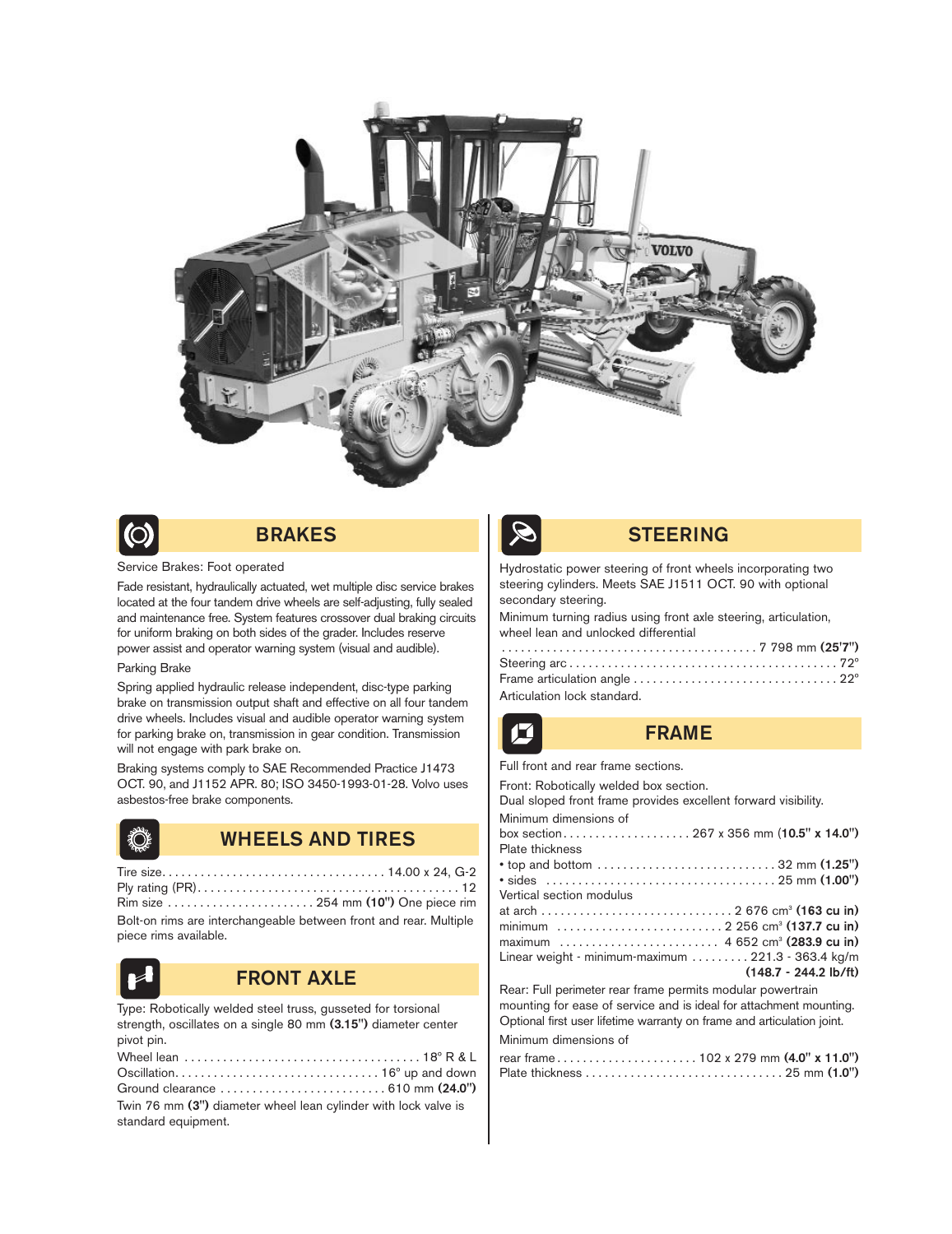

# **ARTICULATION BLADE RANGE**

Twin 127 mm (5") hydraulic cylinders articulate frame 22º right and left. Anti-drift lock valve ensures stable operation.



## **CIRCLE**

Hardened teeth, cut on the outside of the circle for maximum leverage and minimum wear.

Circle to drawbar support is provided at nine points. Three upper circle wear plates, three adjustable clamp plates and three adjustable guide shoes combine to ensure optimum circle support and load distribution. DURAMIDE™ wear plates and bearings at the clamp and guide shoes prevent metal-to-metal contact and provide maximum service life.

DURAMIDE™ is a synthetic bearing material that provides long service life and reduces circle system maintenance requirements. Diameter . . . . . . . . . . . . . . . . . . . . . . . . . . . . . . . 1 683 mm (66.25") Thickness . . . . . . . . . . . . . . . . . . . . . . . . . . . . . . . . . . 32 mm (1.25") Adjustable guide shoes . . . . . . . . . . . . . . . . . . . . . . . . . . . . . . . . . . 3 Adjustable clamp plates . . . . . . . . . . . . . . . . . . . . . . . . . . . . . . . . . . 3



# CIRCLE DRIVE

Upper circle wear plates . . . . . . . . . . . . . . . . . . . . . . . . . . . . . . . . . 3

The Volvo dual cylinder Circle Drive System uses direct acting hydraulic power for exceptional turning and holding capability under full load. The Circle Drive System uses hardened drive pinions and is protected against impact damage by an overload relief valve as standard equipment.



# DRAWBAR

Fully welded box section. Narrow "T" design permits optimum visibility to the work area. Drawbar ball stud provides an adjustment to compensate for different tire sizes. Blade lift cylinder anchors are straddle mounted on drawbar to provide maximum strength and support. Dimensions of box



# MOLDBOARD

| Standard moldboard with                        |                                |
|------------------------------------------------|--------------------------------|
| replaceable end bits  3 658 x 737 x 25 mm      |                                |
|                                                | $(12' \times 29'' \times 1'')$ |
| Blade material SAE 1050 high carbon steel      |                                |
| Edge through hardened  152 x 16 mm boron steel |                                |
|                                                | $(6" \times 5/8")$             |
|                                                |                                |
|                                                |                                |
| Slide rails supported by DURAMIDE™ bearings.   |                                |

 $\mathbf{A}$ 

#### (Dimensions shown with standard moldboard)

### LEFT RIGHT

| Reach outside tires – articulated frame                                            |
|------------------------------------------------------------------------------------|
| $\ldots \ldots \ldots \ldots \ldots \ldots$ 3 048 mm (120.0") 3 035 mm (119.5")    |
| Reach outside tires - straight frame                                               |
|                                                                                    |
| Blade slide 673 mm <b>(26.5")</b> . 673 mm <b>(26.5")</b>                          |
| Circle side shift  775 mm (30.5") 749 mm (29.5")                                   |
| Maximum bank sloping angle $\dots \dots 90^\circ \dots \dots \dots \dots 90^\circ$ |
|                                                                                    |
| Blade cutting depth813 mm $(32.0")$                                                |
|                                                                                    |
| Superior blade mobility permits steep ditch cutting angles and                     |
| back sloping outside overall machine width.                                        |
|                                                                                    |

# CAB AND CONTROLS

All controls are located in a 90° arc forward and to the right of the operator. Enclosed cab has a fully adjustable, cloth covered suspension seat as standard and comes with a 76 mm (3") seat belt. Located forward of the operator are the engine oil pressure, coolant temperature and fuel level gauges, transmission gear indicator and a multi-function Contronic monitoring display. Located in the fully adjustable steering pedestal are the following switches: differential lock/unlock, hazard lights combination turn signal, horn and high beam headlight. Heater and wiper/washer controls (if equipped), lighting and accessory switches are grouped in the operator's right hand console. This console also contains the ignition key and access to the circuit breaker and fuse panel. An accelerator/decelerator foot pedal and slider type hand throttle are standard equipment. Outside mounted rearview mirrors (L&R) and a convex interior mirror are standard. Interior operator noise levels average 75 dB(A) per ISO 6394 (enclosed cab).

#### Cab options

- High-capacity heater/air-conditioner c/w adjustable vents, temperature control and variable speed fan
- Lower opening front windows
- Rear windshield wipers and washers
- Lower front window wipers and washers
- Modular, 24 volt radio and cassette player
- Operator Convenience Package included with air-conditioner option (lunch box, steel vacuum bottle, cup holder and ashtray)
- 24 volt to 12 volt converter for electrical accessories or two way radio installations 25 or 60 amp available
- Bubble type slope meter
- Transmission and hydraulic filter restriction warning
- Low hydraulic oil and hydraulic oil temperature indicator
- Speedometer/odometer

#### Full height cab with ROPS

#### Inside dimensions

| An optional Low-Profile Cab is available with an inside height<br>of 1 575 mm (62"). All Volvo Grader cabs and canopies are<br>designed to meet or exceed SAE J1040 APR. 88, ISO 3471/1-<br>1986(E), and 86/295/EEC ROPS requirements. The seatbelt is<br>76 mm (3") wide and meets SAE J386 JUNE 93: ISO 6683-<br>1981(E). |
|-----------------------------------------------------------------------------------------------------------------------------------------------------------------------------------------------------------------------------------------------------------------------------------------------------------------------------|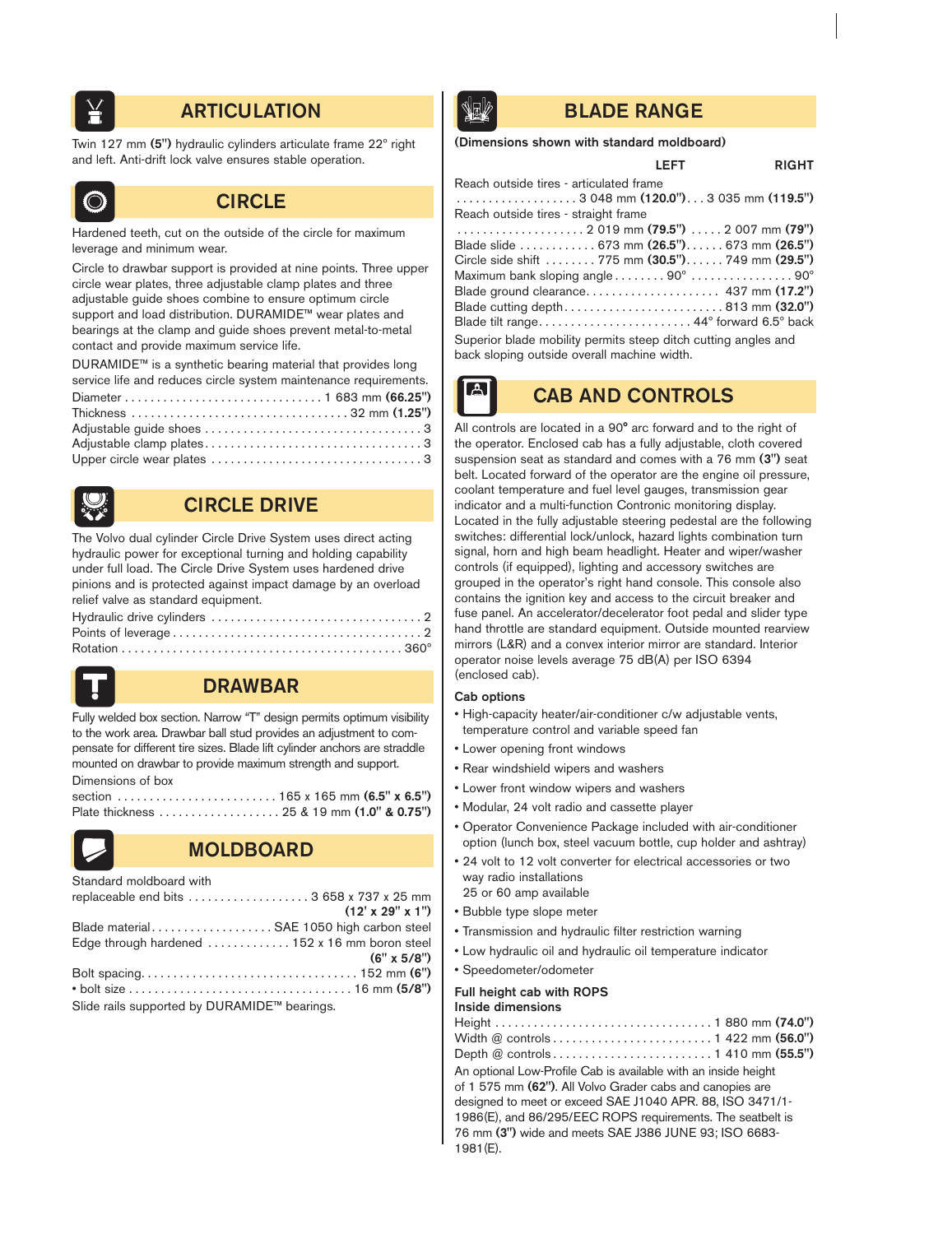#### LOAD-SENSING HYDRAULICS | THE CAPACITIES  $\overline{\mathbf{b}}$

Closed Center Hydraulic System senses load requirements and maintains system pressure 24 Bar (350 psi) above the load pressure.

System features industry standard control arrangement complete with low effort, feathering type, short throw levers located on a fully adjustable steering pedestal.

System incorporates lock valves to prevent cylinder drift under load in the following circuits: blade lift, moldboard tilt, circle shift, wheel lean, circle turn and articulation.

Hydraulic system features include axial piston pump, pressure and flow compensated, variable displacement with high output for smooth multi-functioning.

The pump drive shaft is equipped with Perma Lube U joints. Maximum pressure. . . . . . . . . . . . . . . . . . 186 Bar (2,700 psi) Output 2200 RPM . . . . . . . . . . . 0-284 lpm (0-75 U.S. gpm) Filtration . . . . . . . . . . . . . . . . . . . . . . . . 10 micron spin-on type

| <b>Example 12 Litres U.S. Gal.</b> |  |
|------------------------------------|--|
| Fuel tank  454.0  120.0            |  |
|                                    |  |
|                                    |  |
|                                    |  |
|                                    |  |
| Coolant antifreeze protection to   |  |
|                                    |  |
|                                    |  |

# **ATTACHMENTS**

# (Optional unless otherwise stated as standard equipment)

#### Snow Hydraulic Wing

| <b>Hydraulic VVIIIU</b><br>One Way Snow Plow 1 065 kg<br>"V" Snow Plow<br>• 2 743 mm (9'). 1 134 kg                                                                               | $(4.800 \, lb)$<br>$(4,000 \, lb)$<br>$(2,350 \, lb)$<br>$(2.500 \, lb)$                                           |
|-----------------------------------------------------------------------------------------------------------------------------------------------------------------------------------|--------------------------------------------------------------------------------------------------------------------|
| • 3 042 mm (10') $\ldots \ldots \ldots \ldots \ldots$ 1 202 kg<br>Earth                                                                                                           | $(2,650 \, lb)$                                                                                                    |
| Dozer Blade<br>• 3 048 mm (10') $\ldots \ldots \ldots \ldots \ldots 1$ 415 kg<br>Front Mounted Scarifier 807 kg<br>Mid-mount Scarifier  782 kg<br>Ripper/Scarifier, rear 1 306 kg | $(2.620 \, lb)$<br>(2.870)<br>$(3.120 \, lb)$<br>$(1.780 \, lb)$<br>$(1.725 \, lb)$<br>$(1, 125 \, lb)$<br>(2.880) |

#### Dimensions with standard equipment All dimensions are approximate